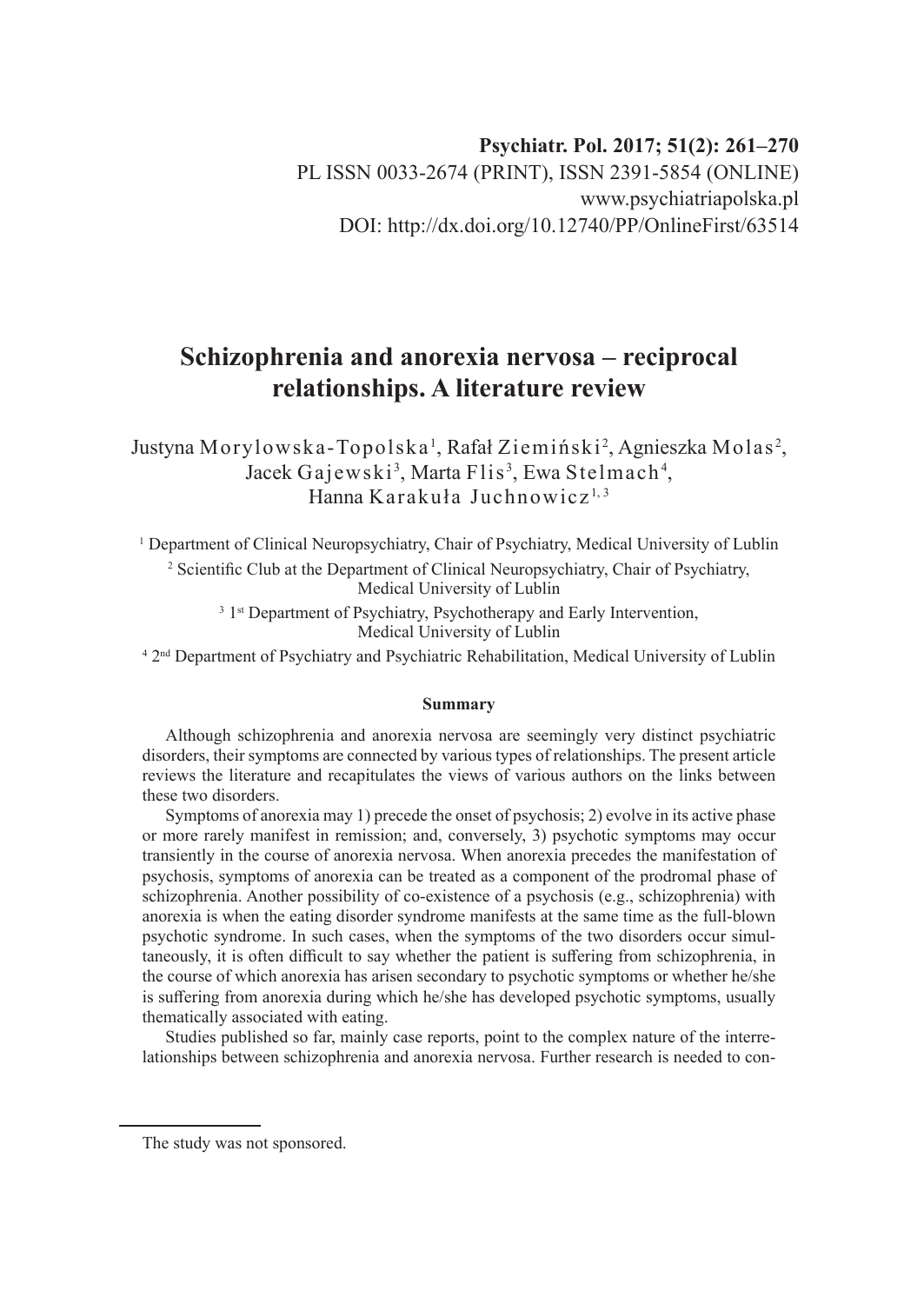clusively explain the relationships between psychotic disorders and anorexia nervosa, which would allow physicians to use more effective methods of treatment in this group of patients.

**Key words**: anorexia nervosa, schizophrenia, comorbidity

## **Introduction**

The essence of the relationship between schizophrenia and anorexia nervosa is still unknown; although this subject recurs in the medical literature quite often, all the authors unanimously draw attention to the paucity of information and the need for further research [1].

Symptoms of anorexia are observed in 1–4% of patients with the diagnosis of schizophrenia [2], while in the general population the incidence of anorexia is estimated to be 0.3–1% [3]. In different studies, psychosis has been estimated to occur in 0 to 13% of patients with primary eating disorders [4, 5]. In the male population, in which cases of eating disorders are extremely rare, comorbidity with symptoms of schizophrenia is much more prevalent than in women and may be as high as 35% [6, 7].

Clinical observations indicate that anorexia nervosa and schizophrenia, though they differ entirely in their nature, etiology, pathogenesis, symptoms, course and prognosis, can manifest in one person one after the other, but can also be comorbid.

Anorexia may precede psychosis, manifest in its active phase or, less commonly, present in its residual phase [8, 9]. Sometimes, however, it is anorexia that is diagnosed as the primary disease with secondary psychotic symptoms. During the pre-psychotic phase of schizophrenia, patients may experience a variety of psychopathological symptoms and syndromes, unusual behavior and cognitive impairment. Anorexia nervosa is one of such abnormalities [10]. Another possibility of comorbidity of a psychosis with anorexia is when anorexia nervosa, diagnosable with the ICD-10 (BMI  $\leq$  17.5, self-induced weight loss, unrealistic picture of oneself as obese, fear of gaining weight, and endocrine disorders) [11], occurs simultaneously with symptoms of schizophrenia. In such cases, when the symptoms of the two disorders occur simultaneously, diagnostic difficulties may arise: are we dealing with schizophrenia, in the course of which anorexia arises secondary to psychotic symptoms or are we dealing with anorexia during which there appear psychotic symptoms, usually thematically associated with eating.

The remaining part of this article presents current views and experiences of various authors regarding the comorbidity of the symptoms of the two disorders. An attempt was also made at systematizing the available knowledge on the relationships between schizophrenia and anorexia nervosa.

## **Relationships between anorexia nervosa and schizophrenia: theories and hypotheses**

Cases of schizophrenia occurring in conjunction with eating disorders caused by delusions have been described already by Bleuler [6]. In the past 30 years, several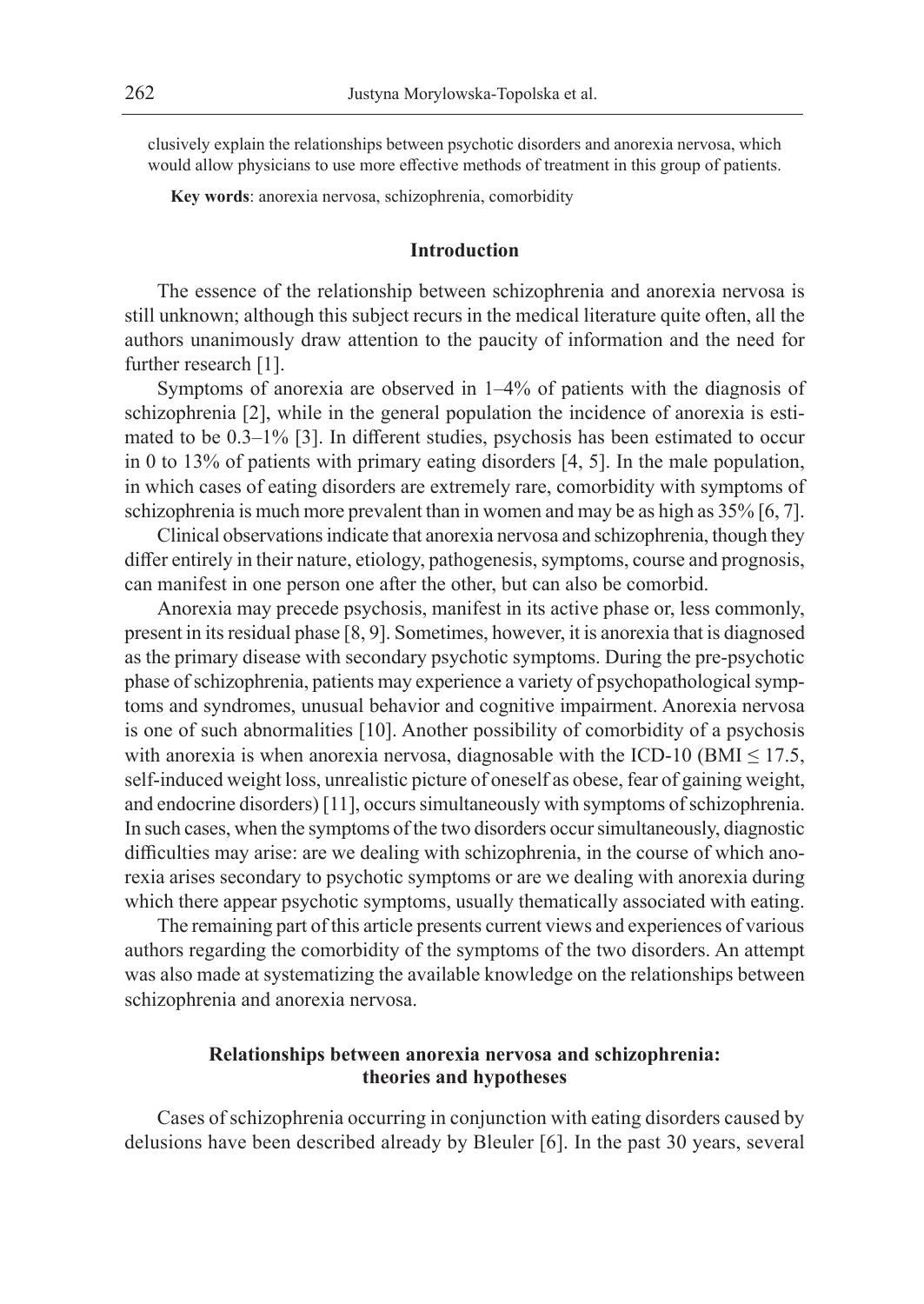authors have proposed theories, according to which anorexia could be considered a psychotic disorder. It has been suggested that some axial symptoms of anorexia could be related to psychosis and that body image disorders could arise due to delusions [12].

It has been noted, for example, that one disorder could morph into the other under the influence of often unspecified factors. Authors mention possible involvement of various factors causing high levels of stress or influence of drugs such as antidepressants used in the treatment of anorexia nervosa [13–15].

Basing their views on psychoanalytic theories, some researchers [1] believe that anorexia nervosa has an adaptive function, acting as a sort of defense against psychosis. To defend his/her weak ego against the surge of psychotic content, the patient creates an artificial "Self", identical with him/herself, which gives him/her a sense of control over the growing chaos, with the reservation that patients with psychotically organized personality face a constant danger of "sliding into a psychosis" [4, 15].

Seeman, in her article published in 2014 [1], listed as many as seven hypotheses on the reciprocal relations between schizophrenia and anorexia. The results of her deliberations are presented below:

- 1. Anorexia nervosa and schizophrenia constitute two independent disorders. Such a hypothesis predicts that the incidence of anorexia in patients with schizophrenia will be the same as it is in the general population and vice versa the incidence of schizophrenia among individuals with anorexia nervosa will be the same as it is in the general population. In a situation like this, the two conditions would have to be treated independently.
- 2. Psychosis can develop as a result of starvation caused by anorexia and, conversely, anorexia can develop as an effect of psychotic experiences. The prediction here would be that effective treatment of the primary condition would help eliminate both.
- 3. Control over eating gives a sense of power to individuals with a low sense of self-control, and poor self-control predisposes to both anorexia and schizophrenia. Control over food intake increases the sense of control over the situation in psychosis, and psychosis, in turn, may reduce the desire to rigorously follow a diet in anorexia. If this were the case, the treatment of one of the diseases would exacerbate the course of the other, because the defense mechanism would have been removed.
- 4. Eating disorders result from delusional body image distortions. Successful treatment of one disease would improve the course of the other.
- 5. One disorder precedes the other, and disappears once the primary condition has surfaced. Anorexia could then be thought of as a prodrome of schizophrenia.
- 6. Both disorders can be induced pharmacologically some antipsychotics increase body weight and may thus predispose patients to excessive dieting. Conversely, antidepressants used to treat anorexia can trigger psychosis. If this were true, withdrawal of the aggressive treatment could improve the course of the secondary disease in both cases.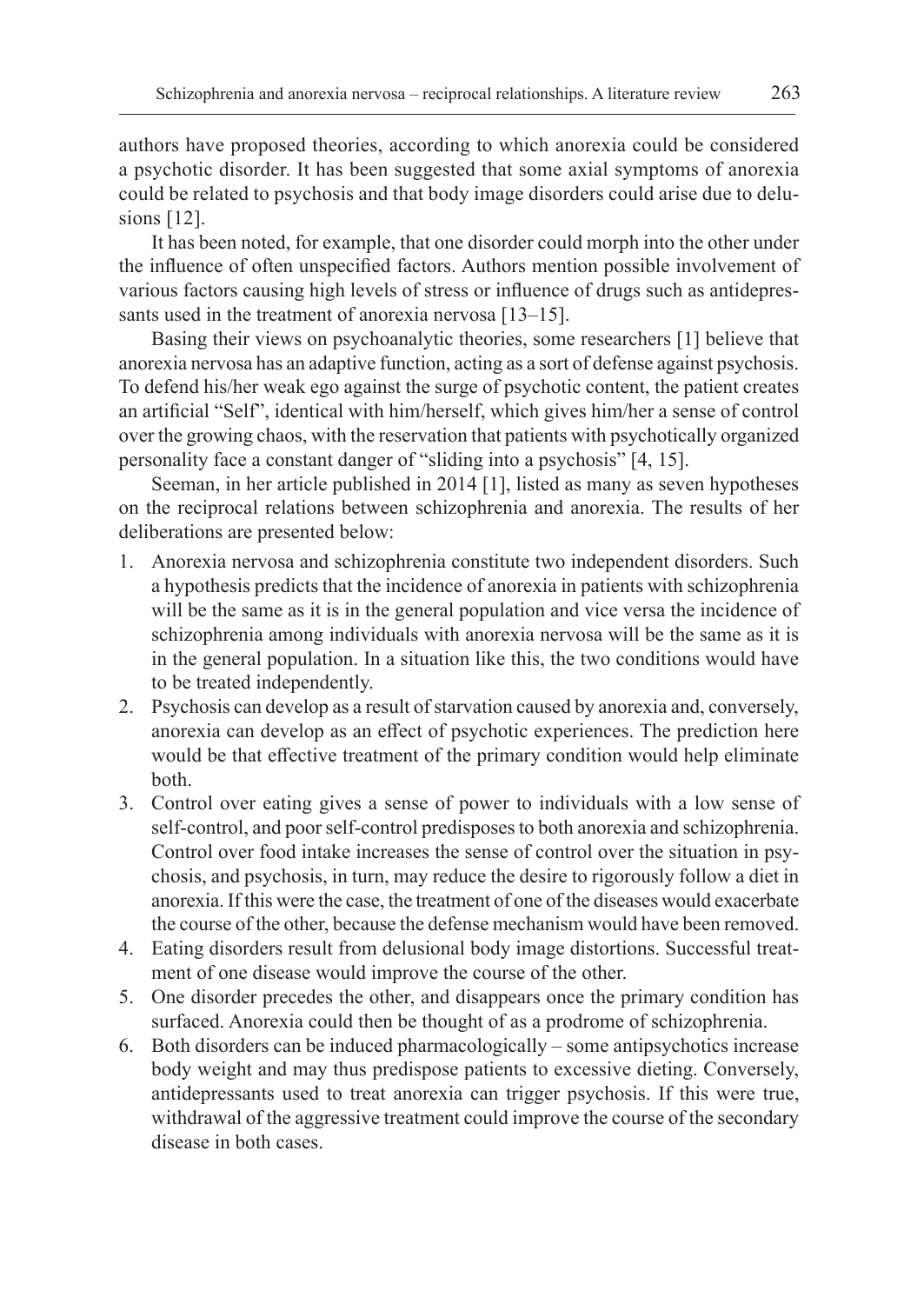7. The occurrence of one disorder in the course of the other could be a marker of severity of the primary disorder – if this were the case, patients with psychotic symptoms would be more malnourished  $(BMI < 15)$ , and patients with comorbid anorexia would manifest more severe psychotic symptoms and poorer response to treatment [1].

The multitude of hypotheses on the relationships between schizophrenia and anorexia nervosa undoubtedly point to the complexity of the problem.

Symptoms of anorexia during the prodromal period of schizophrenia

The prodromal period of schizophrenia can be defined as evident changes in behavior, psychopathological symptoms or syndromes recognized by the patient and/ or relatives or caregivers which precede the onset of psychotic symptoms and whose number, severity and configuration allow a physician to diagnose schizophrenia according to ICD-10 or DSM-5 criteria [10]. The prodromal period can last from a few days up to several years, depending on the patient [16].

During the prodromal period of schizophrenia, patients may experience a variety of psychopathological symptoms and syndromes as well as unusual behavior and cognitive impairment. Anorexia nervosa is one of such abnormalities [17].

The possibility of anorexia developing as a prodrome of impending schizophrenia has also been noted by Powers et al. [12].

A study conducted by Rabe-Jabłońska et al. [10] among 150 patients aged 15–19 years showed that 2.7% of the patients (0.7% of boys and 2% of girls) manifested symptoms of anorexia during the prodromal period of schizophrenia. In the described cases, the time from the onset of a full-blown psychosis which met the ICD-10 criteria for schizophrenia (i.e., persisted for at least 1 month) had been no less than three months and no more than 24 months [10].

In another study, Brzozowska et al described three patients, two of whom were male. One of these patients exhibited traits of premorbid schizoid personality and the authors suggested that in that case the anorectic syndrome was actually part of the prepsychotic period [9].

There are also cases in which the symptoms of anorexia predominate in the prodromal period, then coexist with psychotic symptoms for some time from the start of a full-blown psychosis and eventually disappear completely in the course of schizophrenia [18].

According to observations made by Żechowski, in clinical practice it is not so unusual to encounter cases in which a catatonic episode was preceded by a period of anorexia nervosa [4].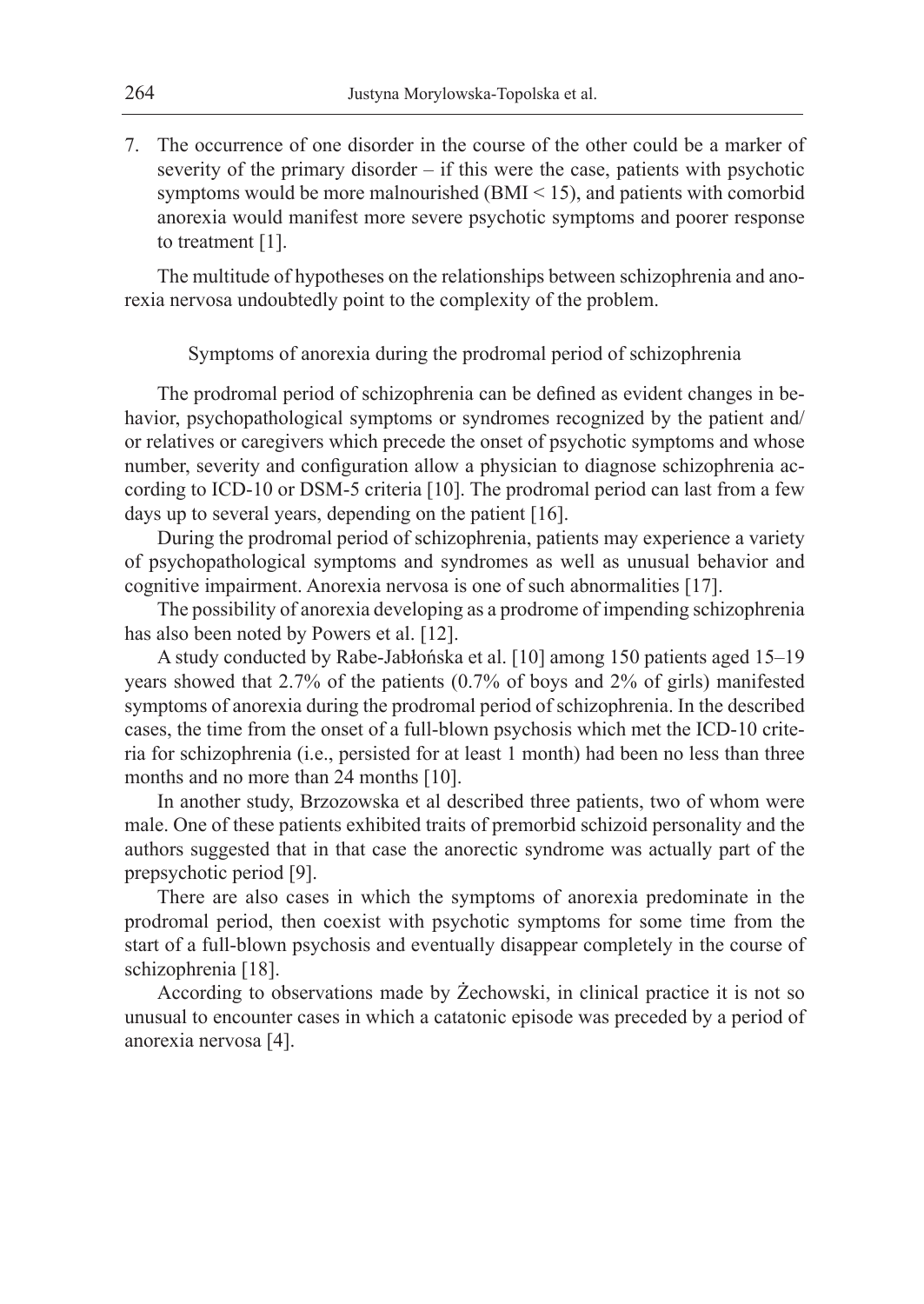## Symptoms of anorexia manifesting in the active phase and in remission of schizophrenia

Symptoms of anorexia can also develop in patients with a diagnosis of schizophrenia – during or after a psychotic episode. Literature of the subject largely consists of case reports, which makes it difficult to draw unequivocal conclusions. The fact that the two disorders may manifest one after the other at a certain time interval, especially when psychotic symptoms precede the symptoms of anorexia, raises the question of whether there is a connection between them or whether they are two independent conditions [1, 19].

Lyketsos et al. [20] quoted data which showed that in two out of every five patients diagnosed with schizophrenia, eating disorders were related directly to the subject of their delusions, and in one-sixth of the patients they were associated with hallucinations. In approximately half of the patients, the symptoms were not associated with either impaired perception or impaired thinking.

Some authors [21, 22] suggest, on the basis of the characteristic features of the cases described by them (onset, course and specific symptoms of the disease), that comorbid schizophrenia and anorexia, despite reciprocal influences, are separate disorders.

Another approach to the relationship between eating disorders and schizophrenia is taken, among others, by Ferguson et al. [23]. Those authors believe that anorexia nervosa may be a way of adapting and organizing one's life so as to regain the sense of identity obliterated by schizophrenia.

Lai et al. [19] reported a case of a 13-year-old patient with early-onset schizophrenia who developed symptoms of anorexia. Interestingly, a year before the onset of symptoms of schizophrenia, the patient had begun to focus her attention on body weight and started a diet. Despite the initial diagnosis of schizophrenia, the clinical picture in the course of treatment was dominated by anorexic symptoms such as fear of gaining weight and constant weight control, i.e., symptoms which commonly occur in anorexia, but are rarely observed in schizophrenia. Finally, the patient was diagnosed with schizophrenia with a comorbid eating disorder. After a year of pharmacological therapy combined with psychosocial interventions, remission of both psychotic and anorexic symptoms was achieved.

A distorted body image is one of the basic symptoms of schizophrenia. It may predispose a patient to developing a whole spectrum of eating disorders [13].

An example which supports this hypothesis is the case of a patient described by Ruzyanei et al. [24]. A woman, who at the age of 17 had been diagnosed with schizophrenia with symptoms of comorbid anorexia, visited a physician ten years after discontinuation of pharmacotherapy with a dangerously low body weight and persistent psychotic symptoms. The main symptom in the whole course of the disease was the patient's refusal to eat. The woman wanted to retain the physique of a little girl, because she thought she was one. In such cases, a psychiatrist must face the following question: are the emerging signs of anorexia nervosa still symptoms belonging to the clinical picture of schizophrenia or do they constitute a separate clinical entity.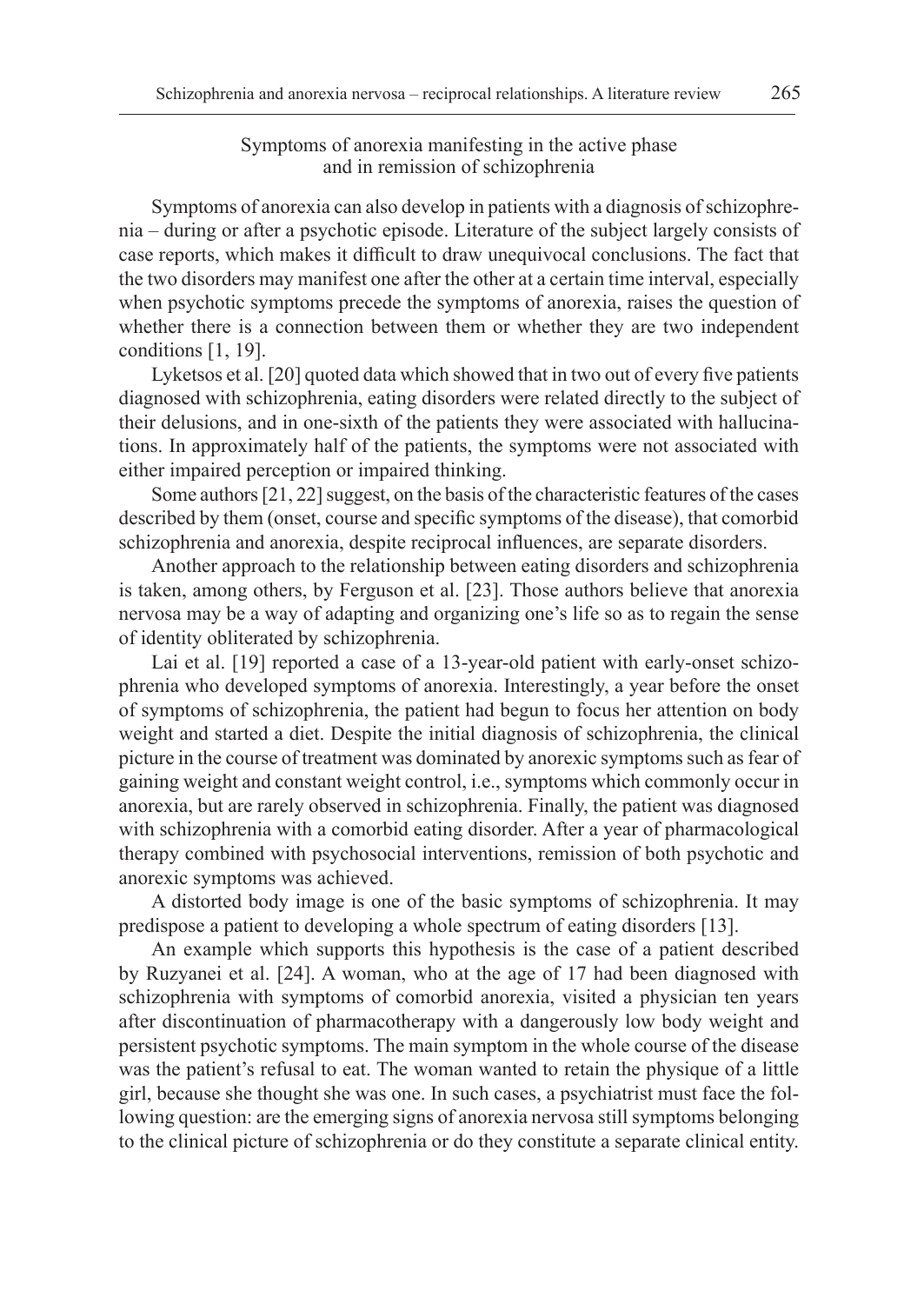Another hypothesis seeking to explain the comorbidity of schizophrenia and anorexia is the claim that treatment of one condition is responsible for the development of the other. Antipsychotics used to treat schizophrenia often lead to weight gain during long-term pharmacotherapy, which may induce a fear of gaining weight that could potentially lead to a refusal to eat and future development of an eating disorder [1].

Another possibility is that anorexia and schizophrenia coexist in the same patient by chance. If this is true, there should be cases of patients who experience an interval without any psychopathological symptoms between the two disorders [1]. Although some studies describe patients who developed schizophrenia some time after the episode of anorexia [20], reverse cases of anorexia developing after the resolution of psychosis and an asymptomatic interval are reported extremely rarely [25], which makes the theory of a loose connection and independent psychopathology of these two disorders unlikely and difficult to prove.

## Psychotic symptoms manifesting in the course of anorexia nervosa

Disturbances of thought content are the most frequent psychotic symptom of anorexia and one that constitutes the most important similarity shared with the clinical picture of schizophrenia. However, while in schizophrenia the entire thought process is impaired, in anorexia only selected aspects of it are disturbed, in particular those related to body image, body weight, diet and acceptance of treatment, with other aspects of the process remaining unaffected [12, 14]. In patients suffering from anorexia nervosa, disturbances of thought content may vary in severity depending on how much insight is preserved, ranging from obsessions, through overvalued ideas to full-blown delusions [26]. When thoughts about appearance and the resulting judgments are intrusive, but patients remain critical of their content and try to resist them, we are speaking of obsessions. In the majority of anorexia patients, the belief that they are too fat can be classified as an overvalued idea, which is defined as an idea that is at variance with reality, sometimes absurd, which an individual persists in, but does not support with a delusional certainty and is ready to accept that his or her judgment may not be true [17]. On the other hand, in a situation where patients are completely convinced of their overweight despite clear evidence to the contrary, especially when such an attitude represents a threat to their lives, we can speak of delusions, because the patients are unable to assess their judgements rationally [26]. This is consistent with the textbook definition of delusion as a psychotic symptom, a false judgement that is held with strong conviction and does not respond to any persuasion [17].

Another symptom that often accompanies anorexia is dysmorphophobia (body dysmorphic disorder), which may intensify the patient's delusional attitude towards his/her body – according to a study by Grant, it is observed in 39% of anorectic patients [27].

Other authors mention even more obvious psychotic symptoms resembling hallucinations, illusions and regular delusions. Hsu et al. [28] described 6 female patients out of a cohort of 105 individuals suffering from anorexia, of which three developed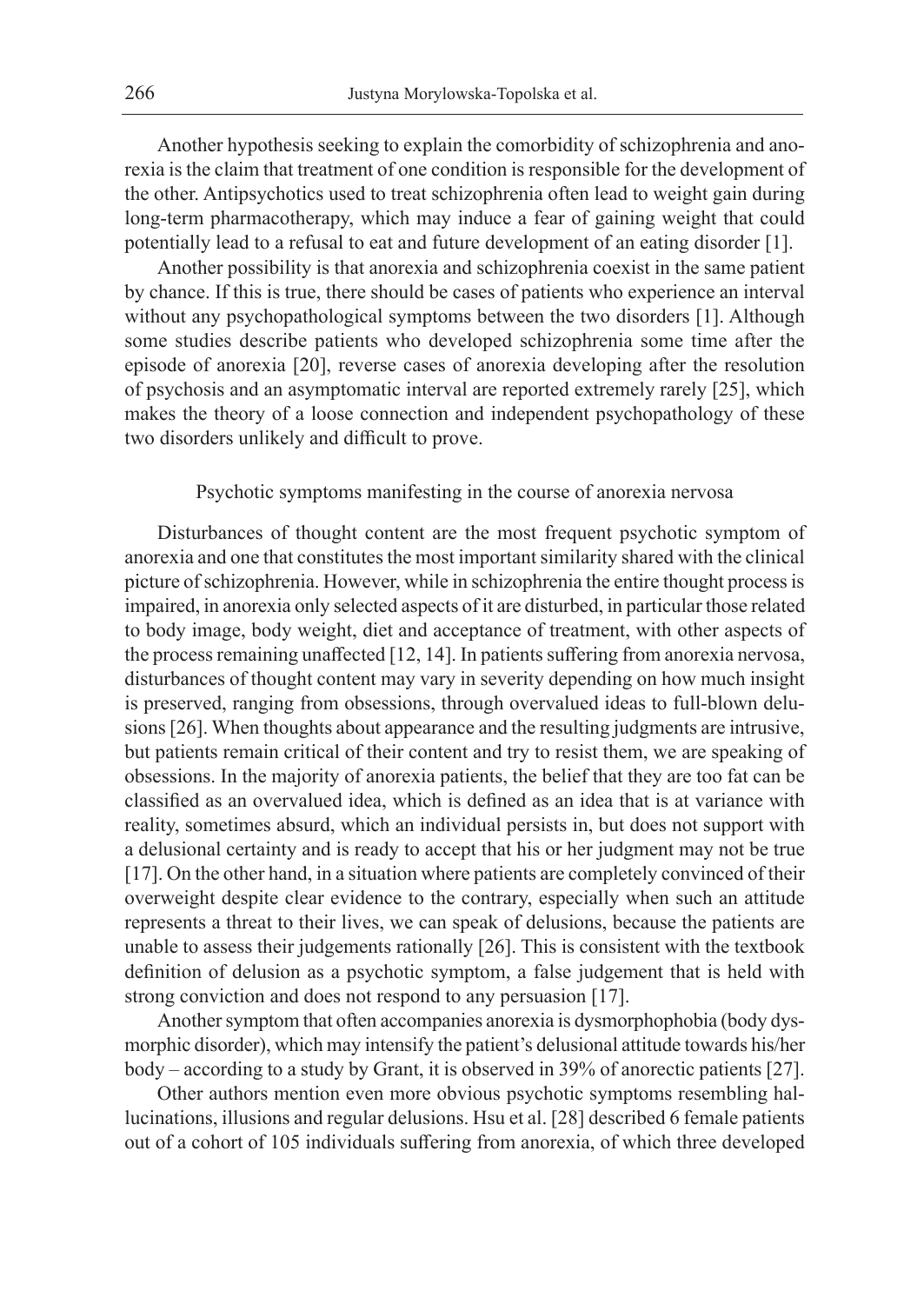psychotic symptoms during treatment of anorexia, and the remaining three – one to four years after resolution of the symptoms of anorexia when they returned to their normal weight.

Patients may perceive food as a threat: they may think it is poisoned, contaminated, still alive or ready to attack; food may be animalized or described as a poison [14]. One's own body is sometimes perceived as being under the influence of external forces, dissolving or being under attack [16]; some patients fear that the contents of their body might spill outside [4] or have a sense of all the body fat going down to their stomach [29]. Delusions of sinfulness may emerge – "I am sinful and I don't deserve to eat" [9]. There are patients who complain about hearing the "voice of anorexia" or a voice that forbids them to eat [12].

The hypothesis that these judgements are psychotic in nature is borne out by the fact the patients' mental status improves after application of the antipsychotic drugs: haloperidol and olanzapine – as confirmed in clinical studies [12, 30–32].

In the course of anorexia nervosa, there may also emerge symptoms of autism similar to those observed in simple-type schizophrenia. Patients with autistic symptoms avoid both verbal and visual contact and seem to be emotionally unresponsive. Their facial expressions, gestures and articulation are monotonous, repetitive and limited in range. They give the impression of being internally desolate [4].

The problem is clinically important in as much as, according to some authors, patients with more severe disturbances of body-image-related thought content have a worse course of the disease. Furthermore, the presence and high severity of delusions is one of the most important factors affecting the course of treatment. Therefore, this aspect of the psychopathology of anorexia nervosa should be considered in developing more effective treatment methods for this disorder [26].

## **Interventions for comorbid symptoms of anorexia and schizophrenia**

Antipsychotics play a major role in the treatment of patients with schizophrenia, which is why it seems logical to use them in cases in which symptoms of anorexia occur in conjunction with psychotic symptoms [2]. Some of these drugs may increase appetite, which, as some researchers believe, could potentially bring benefits to patients with anorexia; it should be noted, however, that treatment with drugs such as olanzapine or clozapine can not only increase appetite but also may have an adverse effect of inducing compulsive overeating [33].

Therefore, it is recommended that patients and their families be educated about the possible side effects of these drugs, especially those related to metabolism; researchers also stress the importance of psychotherapy (e.g., cognitive–behavioral therapy) in patients with comorbid symptoms of schizophrenia and anorexia nervosa [2].

An interesting issue is the potential role of antipsychotics in the treatment of anorexia nervosa even in cases where no clear psychotic symptoms are observed, especially in the light of the fact that the disturbed body image in anorectic patients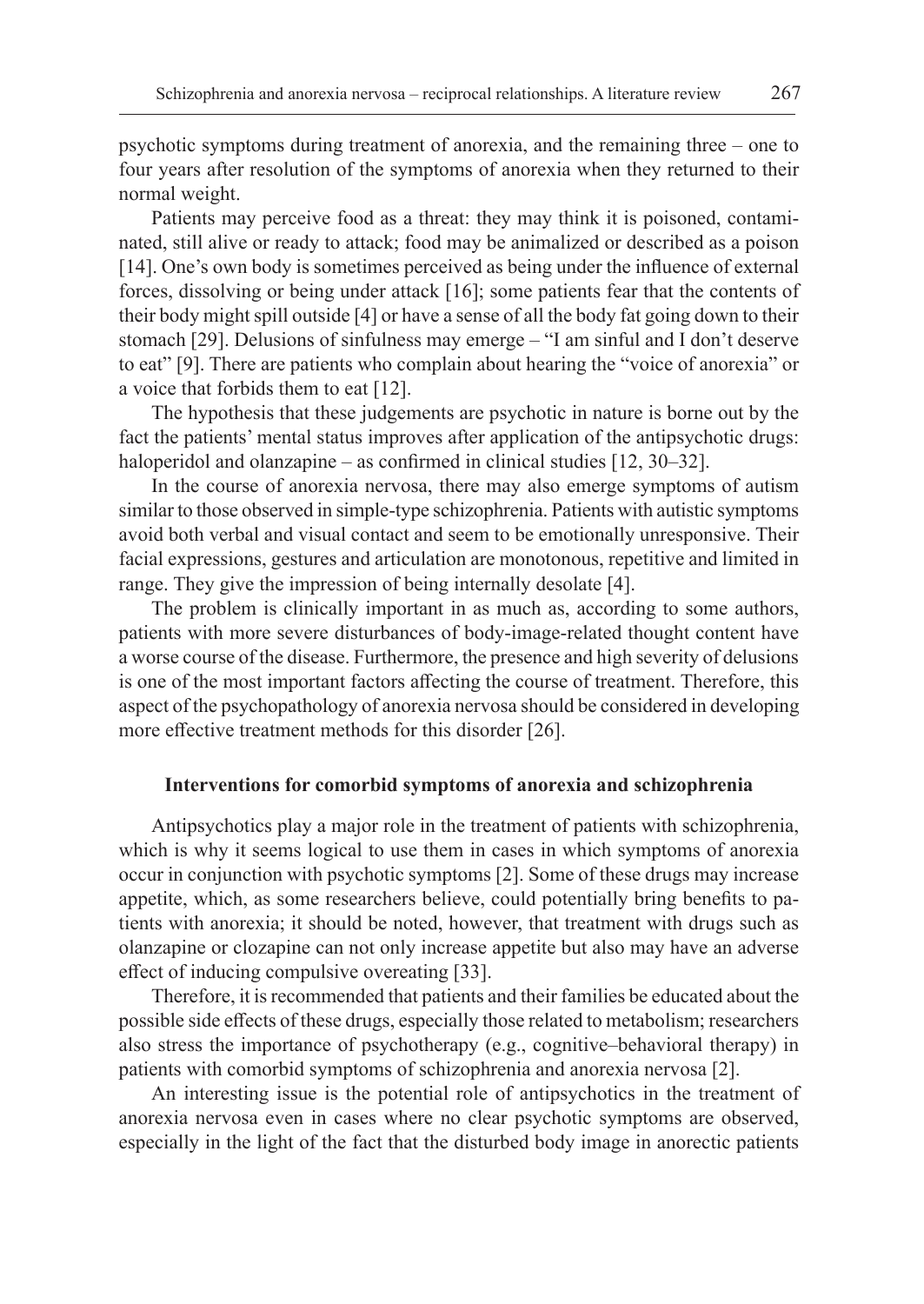is a conviction similar to delusional thinking. In addition, some authors believe that the anxiolytic effect of some antipsychotic drugs can produce a positive effect in this group of patients [34].

A few studies point to the positive influence of second generation antipsychotics on symptoms of depression and anxiety or on body image itself [34]. Contrasting results have been reported in one of the more recent meta-analyses of studies on the subject, published in 2012 by Kishi et al. [35]. Those authors did not demonstrate the effectiveness of this group of drugs in the treatment of patients with anorexia either with regard to body weight or other accompanying symptoms of eating disorders such as anxiety or depressive symptoms. The most recent standards for the treatment of eating disorders, published in 2015, recommend the use of olanzapine in doses of 2.5–7.5 mg/day in chronic, treatment-resistant anorexia nervosa and aripiprazole in patients with particularly severe fear of gaining weight [36].

## **Conclusions**

The present review of the literature on the reciprocal relationships between schizophrenia and anorexia nervosa shows that there are many more connections between these two disorders than is commonly believed. This is confirmed by the diagnostic difficulties experienced by psychiatrists in their everyday clinical practice related to recognizing which of the disorders is primary and which is comorbid. A distorted self-image leading to pathological dieting is consistent with the definition of delusion, which is the most perspicuous link between the two disorders. Taking into account both their temporary coexistence and the etiopathogenesis, the knowledge accumulated so far does not afford unambiguous answers about the nature of the reciprocal relations between anorexia and schizophrenia. More effective diagnosis and therapy in this group of patients requires documentation of further cases of comorbidity of anorexia and schizophrenia and multi-faceted studies that would take into account the psychological, psychopathological, genetic, neurophysiological and other aspects of these two conditions.

## **References**

- 1. Seeman MV. *Eating disorders and psychosis: Seven hypotheses*. World J. Psychiatry 2014; 4(4): 112–119.
- 2. Kouidrat Y, Amad A, Lalau JD, Loa G. *Eating disorders in schizophrenia: implications for research and management*. Schizophr. Res. Treatment 2014; 2014: 791573.
- 3. Hoek HW. *Incidence, prevalence and mortality of anorexia nervosa and other eating disorders*. Curr. Opin. Psychiatry 2006; 19(4): 389–394.
- 4. Żechowski C. *Psychotyczny typ jadłowstrętu psychicznego. Anoreksja a schizofrenia*. In: Walewska K. ed. *Psychoanaliza współcześnie. Dziecko w terapii*. Warsaw: MediPage; 2008. p. 118–124.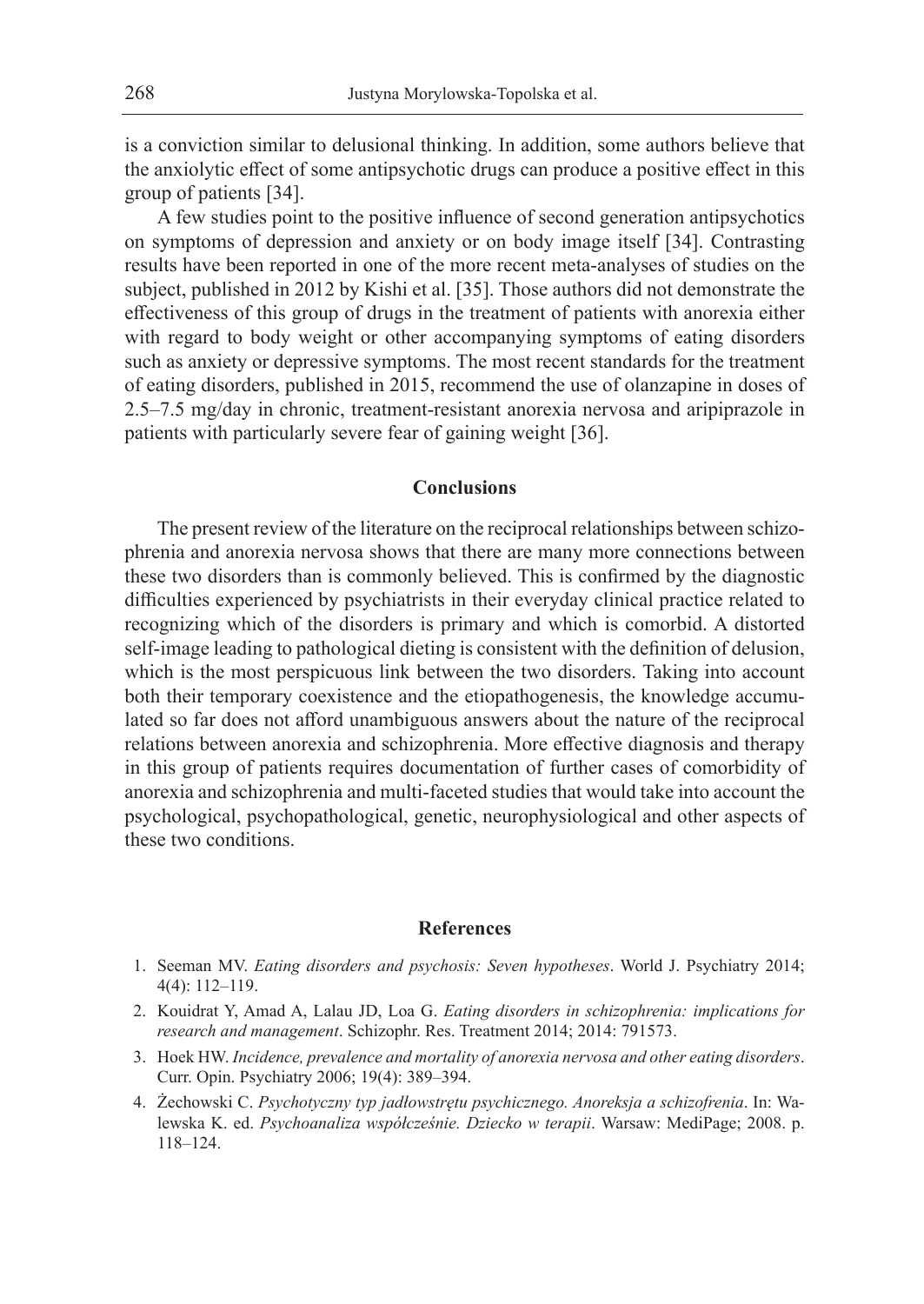- 5. Hudson JI, Pope HG, Jonas JM. *Psychosis in anorexia nervosa and bulimia*. Br. J. Psychiatry 1984; 145: 420–442.
- 6. Guelfi JD. *Schizophrenia and eating disorders*. L'Encephale 2003; 29(5): 463–466.
- 7. Cinemre B, Kulaksizoǧlu B. *Case report: Comorbid anorexia nervosa and schizophrenia in a male patient*. Turk. Psikiyatri Derg. 2007; 18(1): 87–91.
- 8. Ferguson J, Damlui N. *Anorexia nervosa and schizophrenia*. Int. J. Eat. Disord. 1988; 7(3): 343–352.
- 9. Brzozowska A, Wolańczyk T, Komender J. *Schizofrenia, zaburzenia typu schizofrenii i urojeniowe u pacjentów z rozpoznaniem jadłowstrętu psychicznego – przegląd piśmiennictwa, prezentacja 3 przypadków*. Psychiatr. Pol. 1998; 32(2): 265–274.
- 10. Rabe-Jabłońska J. *Obraz kliniczny i czas trwania objawów zwiastunowych schizofrenii u młodzieży*. Psychiatr. Pol. 1999; 33(5): 715–725.
- 11. ICD-10. *Klasyfikacja zaburzeń psychicznych i zaburzeń zachowania w ICD-10. Opisy kliniczne i wskazówki diagnostyczne*. Krakow–Warsaw: University Medical Publishing House "Vesalius", Institute of Psychiatry and Neurology; 2000.
- 12. Powers P, Simpson H, McCormick T. *Anorexia nervosa and psychosis*. Prim. Psychiatry 2005; 12(4): 39–45.
- 13. Yamashita Y, Takei N, Kawai M, Mori N. *Anorexia nervosa as a phenotype of cognitive impairment in schizophrenia*. Br. J. Psychiatry 1999; 174: 558.
- 14. Starzomska M. *Czy anoreksja może być porównywana do schizofrenii?* In: Starzomska M. ed. *Anoreksja – trudne pytania.* Krakow: Impuls; 2006. p. 25–29.
- 15. Hugo PJ, Lacey JH. *Disorders of eating: a defense against psychosis*. Int. J. Eat. Disord. 1998; 24: 329–222.
- 16. Bogacki P, Rybakowski J. *Okres zwiastunowy pierwszego epizodu schizofrenii*. Psychiatr. Pol. 1998; 32(3): 239–250.
- 17. Kotlicka-Antczak M. *Psychopatologia*. In: Jarema M, Rabe-Jabłońska J. ed. *Psychiatria*. Warsaw; PZWL Medical Publishing: 2011.
- 18. Ziemiński R, Molas A, Morylowska-Topolska J, Gajewski J, Flis M, Stelmach E. et al. *Od jadłowstrętu psychicznego do schizofrenii – opis przypadku*. Curr. Probl. Psychiatry 2015; 16(4): 195–201.
- 19. Lai H, Tan S. *When disordered eating and disordered thinking happen together in a young person? A case report*. ASEAN J. Psychiatry 2014; 15(1): 101–105.
- 20. Lyketsos GC, Paterakis P, Beis A, Lyketsos CG. *Eating disorders in schizophrenia*. Br. J. Psychiatry 1985; 146(3): 255–261.
- 21. Miotto P, Pollini B, Restaneo A, Favaretto G, Sisti D, Rocchi MB. et al. *Symptoms of psychosis in anorexia and bulimia nervosa*. Psychiatry Res. 2010; 175(3): 237–243.
- 22. Daryani NE, TabaVakili S, Abdollahzade S. *An association between anorexia nervosa and schizophrenia: a case report*. Govaresh 2011; 16(2): 139–143.
- 23. Ferguson JM, Damluji NF. *Anorexia nervosa and schizophrenia*. Int. J. Eat. Disord. 1988; 7(3): 343–352.
- 24. Ruzyanei NJ, Salwina WI, Choo SP, Rosdinom R. *Anorexia nervosa features in schizophrenia: a starving mind*. MJP Online Early 2011; 20(1).
- 25. Stein D, Zemishlani C, Shahal B, Barak Y. *Disordered eating in elderly female patients diagnosed with chronic schizophrenia*. Isr. J. Psychiatry Relat. Sci. 2005; 42: 191–197.